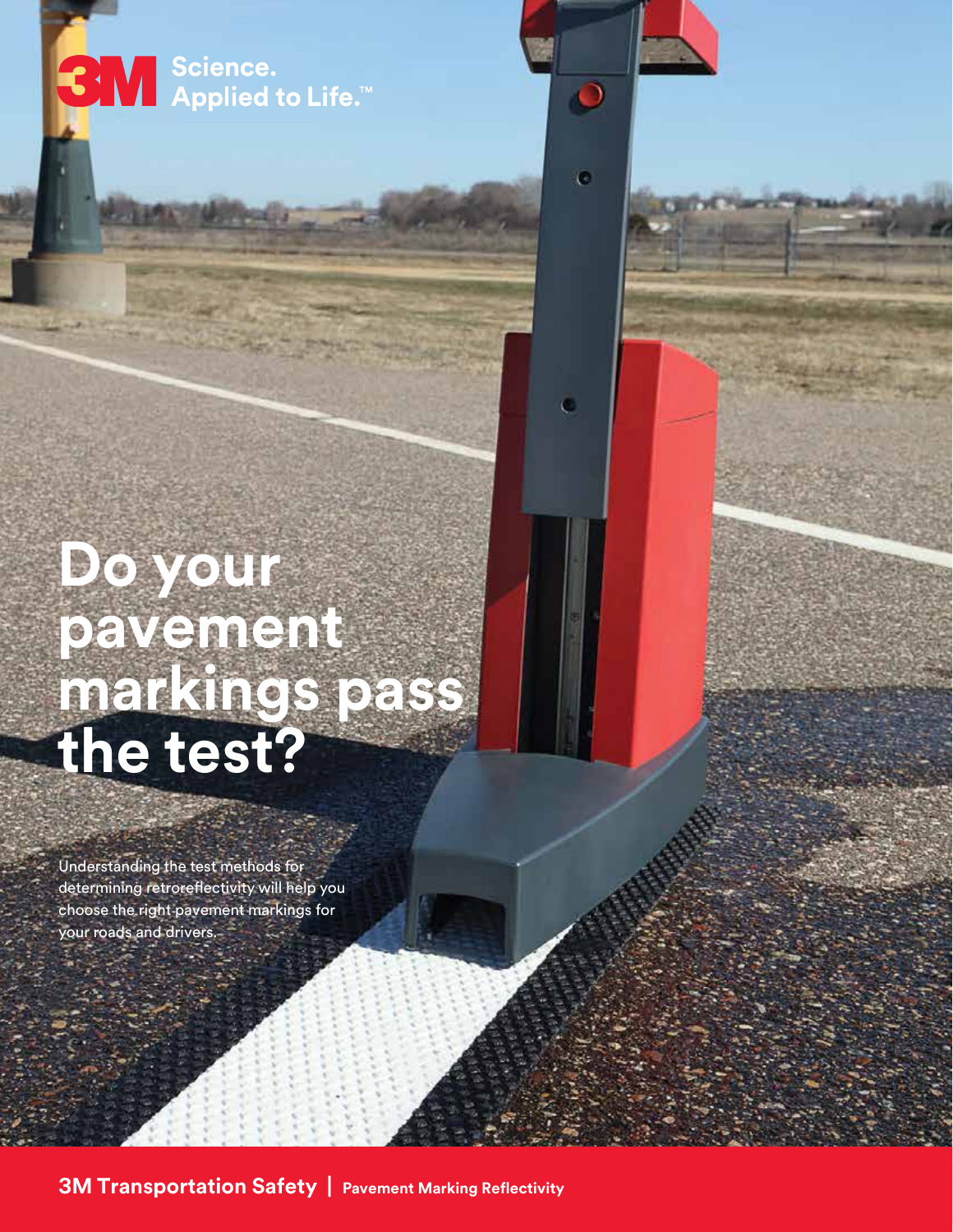## **ASTM Retroreflectivity Test Methods**

Measured pavement marking reflectivity results vary widely depending on the test. These methods can help you see the differences of reflectivity between pavement markings under different conditions.







#### **E1710-18 Dry Method**

This test method measures the dry retroreflective (RL) properties of horizontal pavement marking materials—such as traffic stripes and road surface symbols. It's performed using a portable or mobile retroreflectometer at the CEN-prescribed geometry in dry conditions.

#### **E2832-12 Wet-Continuous Method**

This test method measures the wet retroreflective (RL-2) properties of horizontal pavement marking materials—such as traffic stripes and road surface symbols. It's performed using a portable or mobile retroreflectometer to measure the retroreflection at the prescribed geometry in a standard condition of wetness—which is achieved with a wetting apparatus that continuously wets the measurement area with a consistent spray of water during measurement.

#### **E2177-19 Wet Recovery Method**

This test method measures the wet retroreflective (RL) properties of horizontal pavement marking materials—such as traffic stripes and road surface symbols. It's performed using a portable or mobile retroreflectometer to measure the retroreflection at the prescribed geometry in a standard condition of wetness, 45 seconds after the measurement area of a pavement marking has been wetted with 3 liters of water (applied to the measurement area).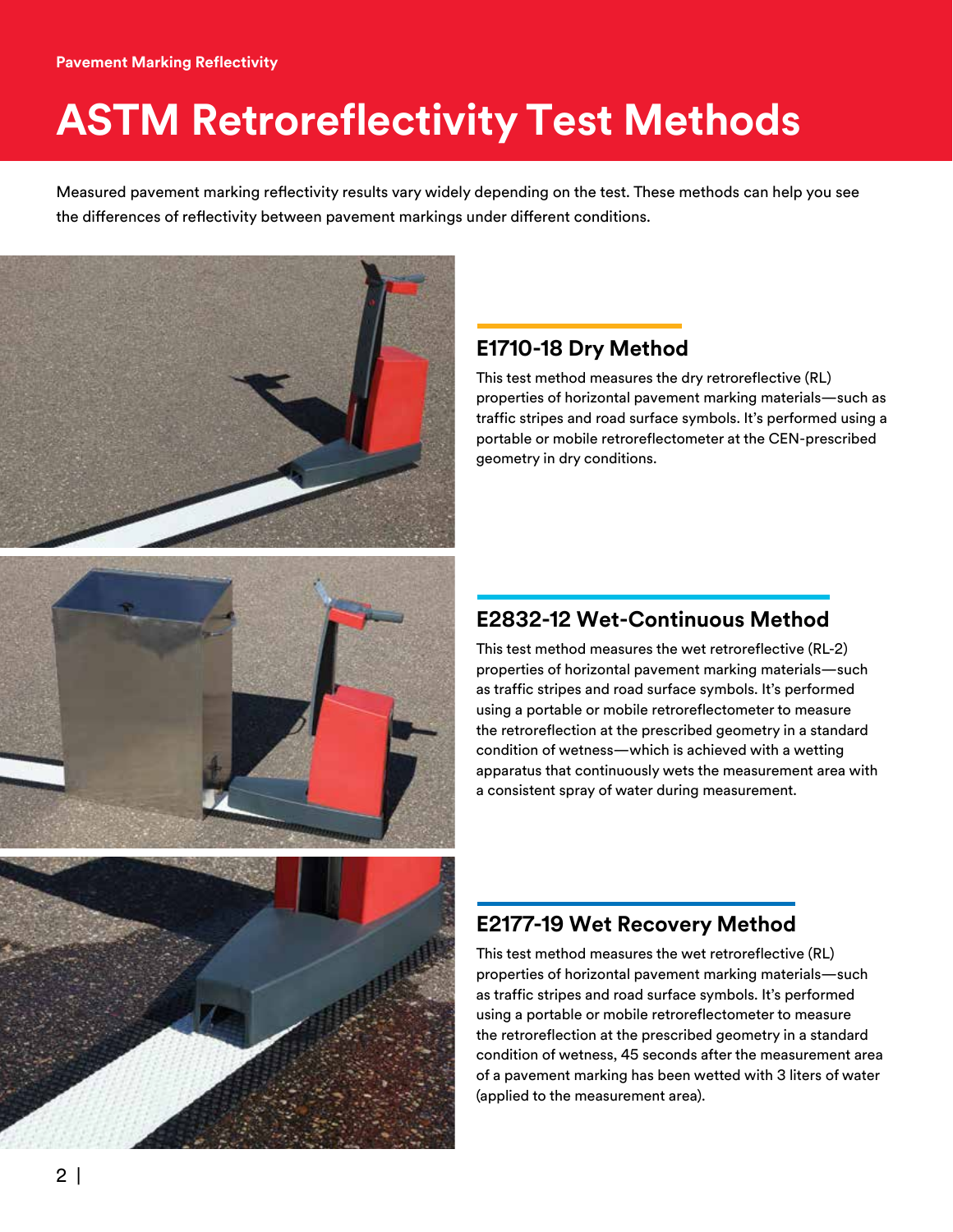## **ASTM Test Method Requirements**

|                                                                       | E1710-18<br><b>Dry Method</b>                                        | E2832-12<br><b>Wet-Continuous Method</b>                                              | E2177-19<br><b>Wet Recovery Method</b>                                              |
|-----------------------------------------------------------------------|----------------------------------------------------------------------|---------------------------------------------------------------------------------------|-------------------------------------------------------------------------------------|
|                                                                       | Measure reflectivity of<br>pavement markings under dry<br>conditions | Measure reflectivity of<br>pavement markings under<br>condition of continuous wetting | Measure reflectivity of<br>pavement markings under<br>condition of standard wetness |
| Sample requirements: minimum<br>0.5% grade, open to traffic two weeks | No requirements                                                      | Required                                                                              | Recommended                                                                         |
| Differentiate dry reflective materials                                | Excellent                                                            | N/A                                                                                   | N/A                                                                                 |
| Differentiate wet reflective materials                                | N/A                                                                  | Excellent                                                                             | Good                                                                                |
| Instrument type                                                       | Internal or external beam                                            | External beam                                                                         | Internal or external beam                                                           |
| Measurement duration                                                  | 10 <sub>sec</sub>                                                    | 3 min                                                                                 | 1 min 30 sec                                                                        |
| Total time including setup                                            | $2-3$ min                                                            | $5-10$ min                                                                            | $3-5$ min                                                                           |
| Equipment requirements                                                | Reflectometer                                                        | Reflectometer, rain box,<br>spray unit, water, stopwatch                              | Reflectometer, 3 liter or greater<br>water pitcher or bucket,<br>water, stopwatch   |
| Water requirements                                                    | None                                                                 | <1 liter                                                                              | 3 liters                                                                            |

### **How the optics are measured.**

Pavement markings are viewed at extreme horizontal angles that are very different from what is seen with sign sheeting. Modern instruments measure reflectivity approximate to what is seen at 30 meters. Due to the extreme angles and optical systems, pavement marking retroreflectivity numbers are extremely low and measured in millicandelas, which are onethousandth of the unit used to measure sign sheeting.